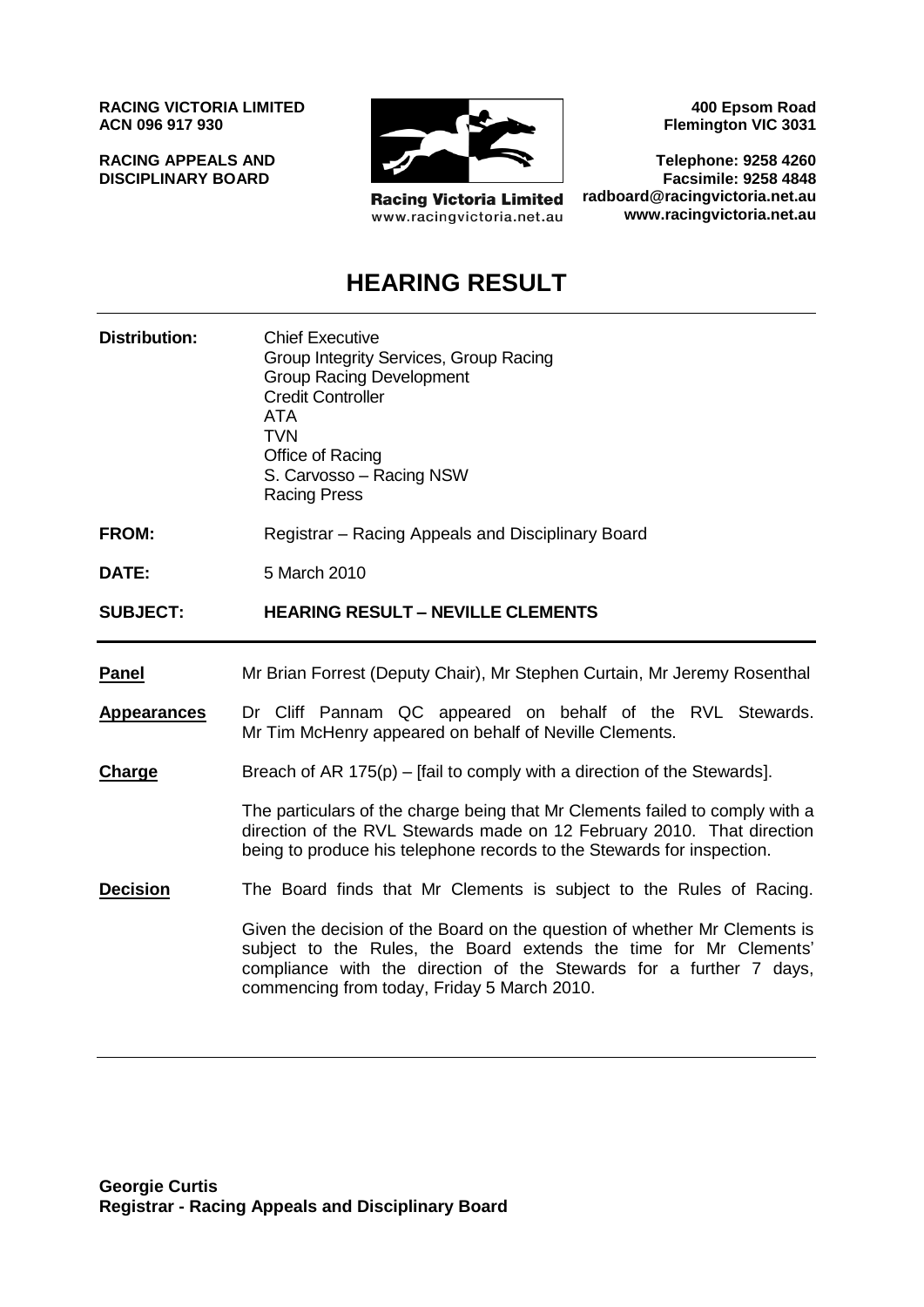# **TRANSCRIPT OF PROCEEDINGS**

#### **RACING APPEALS AND DISCIPLINARY BOARD**

\_\_\_\_\_\_\_\_\_\_\_\_\_\_\_\_\_\_\_\_\_\_\_\_\_\_\_\_\_\_\_\_\_\_\_\_\_\_\_\_\_\_\_\_\_\_\_\_\_\_\_\_\_\_\_\_\_\_\_\_\_\_\_

**MR B. FORREST, Deputy Chairman MR S. CURTAIN MR J. ROSENTHAL**

#### **EXTRACT OF PROCEEDINGS**

#### **IN THE MATTER OF: NEVILLE CLEMENTS**

#### **MELBOURNE**

#### **FRIDAY, 5 MARCH 2010**

DR C. PANNAM QC appeared on behalf of the Stewards

MR T. McHENRY appeared on behalf of Mr N. Clements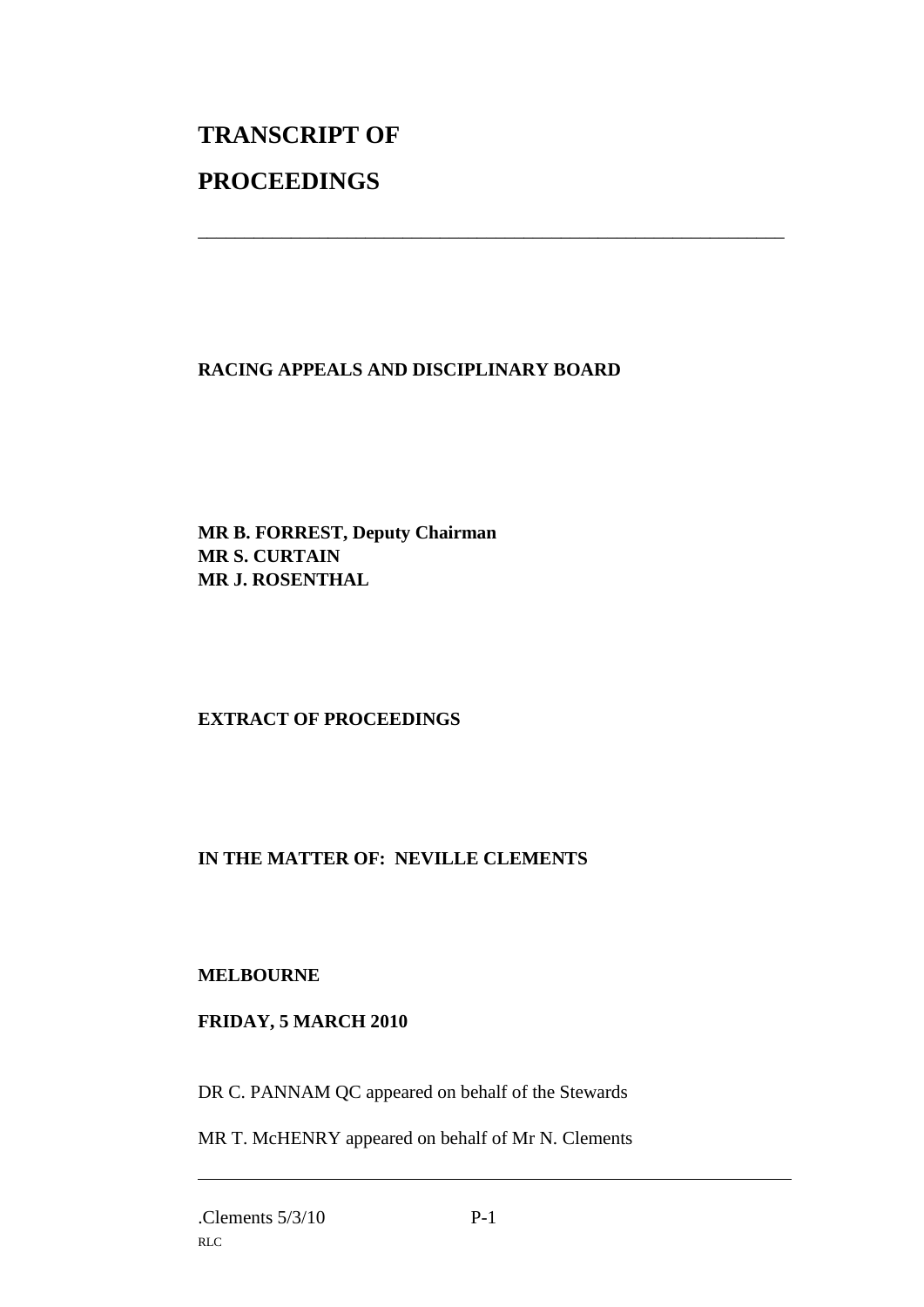DEPUTY CHAIRMAN: The question of the application of the Rules of Racing to Mr Clements arises in this matter. Mr Clements, who is a non-licensed person, disputes that he is bound by the Rules of Racing. The question involves consideration of the nature of the right or power which is sought to be exercised and what is the extent of the power.

Many persons who frequent racecourses, although they have not given any express undertaking to do so, are bound by the Rules of Racing and may become subject to the disciplinary powers exercised by persons controlling the racecourses while races are being held. The courts have established as a matter of general principle that persons who in one way or another take part in racing are prima facie bound by the rules.

Given that betting is an integral part of racing and a number of the rules regulate betting, people who are engaged in betting would generally be regarded as taking part in racing. Interviews with stewards established that Mr Clements is a professional punter, betting on thoroughbred horse racing in Victoria and to a lesser extent, interstate. Mr Clements bets on his own account and "for a few mates"; transcript of 3 February 2010, page 7.

The Board is satisfied that Mr Clements, by his actions as outlined in paragraph 5 of the written submissions on behalf of the stewards, brings himself within the purview of the rules. In saying that, we adopt the principle established in Stephen v Naylor and subsequent cases. Consequently, the